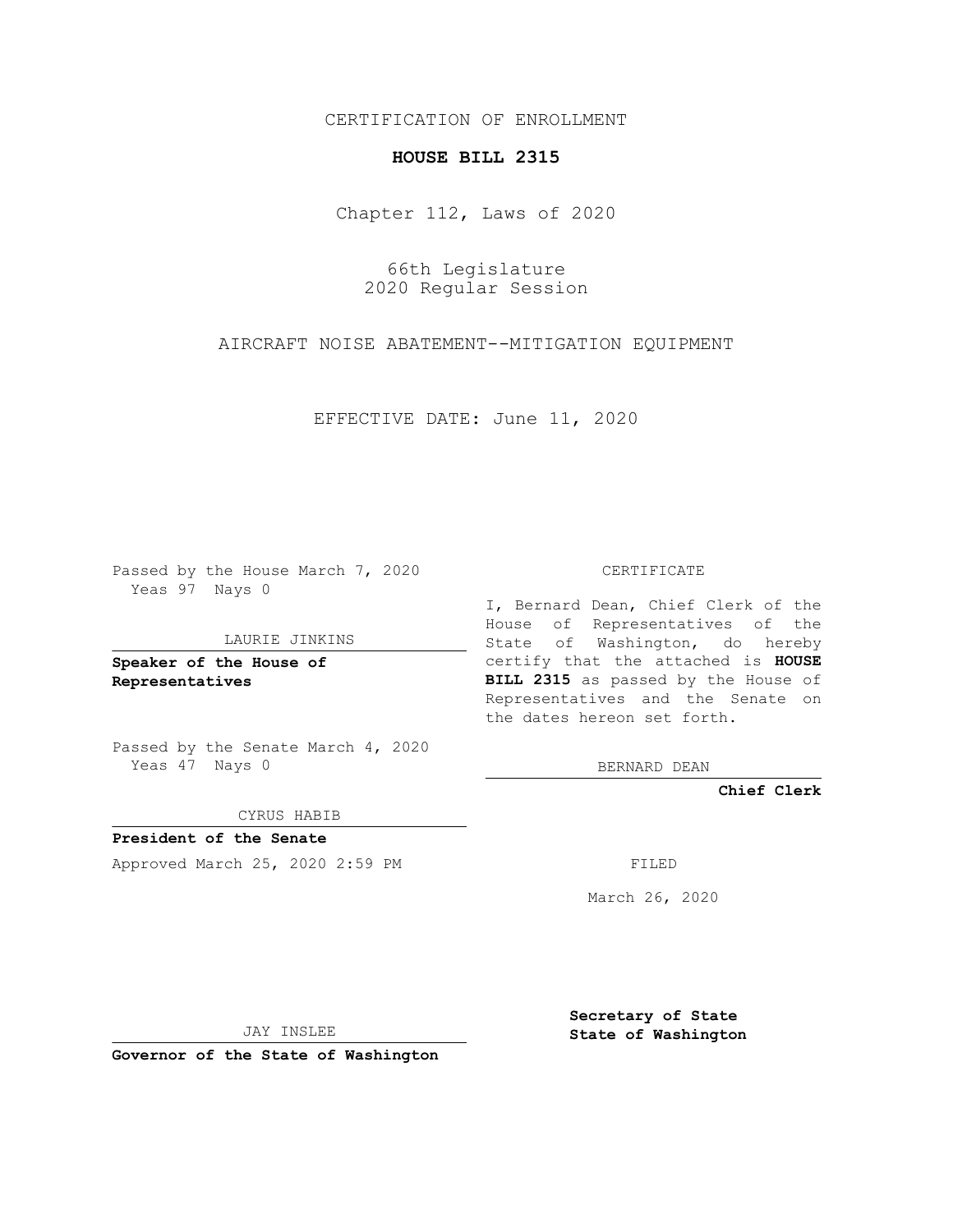## **HOUSE BILL 2315**

AS AMENDED BY THE SENATE

Passed Legislature - 2020 Regular Session

**State of Washington 66th Legislature 2020 Regular Session**

**By** Representatives Orwall, Fitzgibbon, and Pellicciotti

Prefiled 01/08/20. Read first time 01/13/20. Referred to Committee on Local Government.

 AN ACT Relating to repairing and replacing mitigation equipment installed as part of a remedial program within an impacted area; and 3 amending RCW 53.54.030.

BE IT ENACTED BY THE LEGISLATURE OF THE STATE OF WASHINGTON:

 **Sec. 1.** RCW 53.54.030 and 1993 c 150 s 1 are each amended to read as follows:6

 For the purposes of this chapter, in developing a remedial program, the port commission may utilize one or more of the following 9 programs:

 (1) Acquisition of property or property rights within the impacted area, which shall be deemed necessary to accomplish a port purpose. The port district may purchase such property or property rights by time payment notwithstanding the time limitations provided for in RCW 53.08.010. The port district may mortgage or otherwise pledge any such properties acquired to secure such transactions. The port district may assume any outstanding mortgages.

 (2) Transaction assistance programs, including assistance with real estate fees and mortgage assistance, and other neighborhood remedial programs as compensation for impacts due to aircraft noise and noise associated conditions. Any such programs shall be in connection with properties located within an impacted area and shall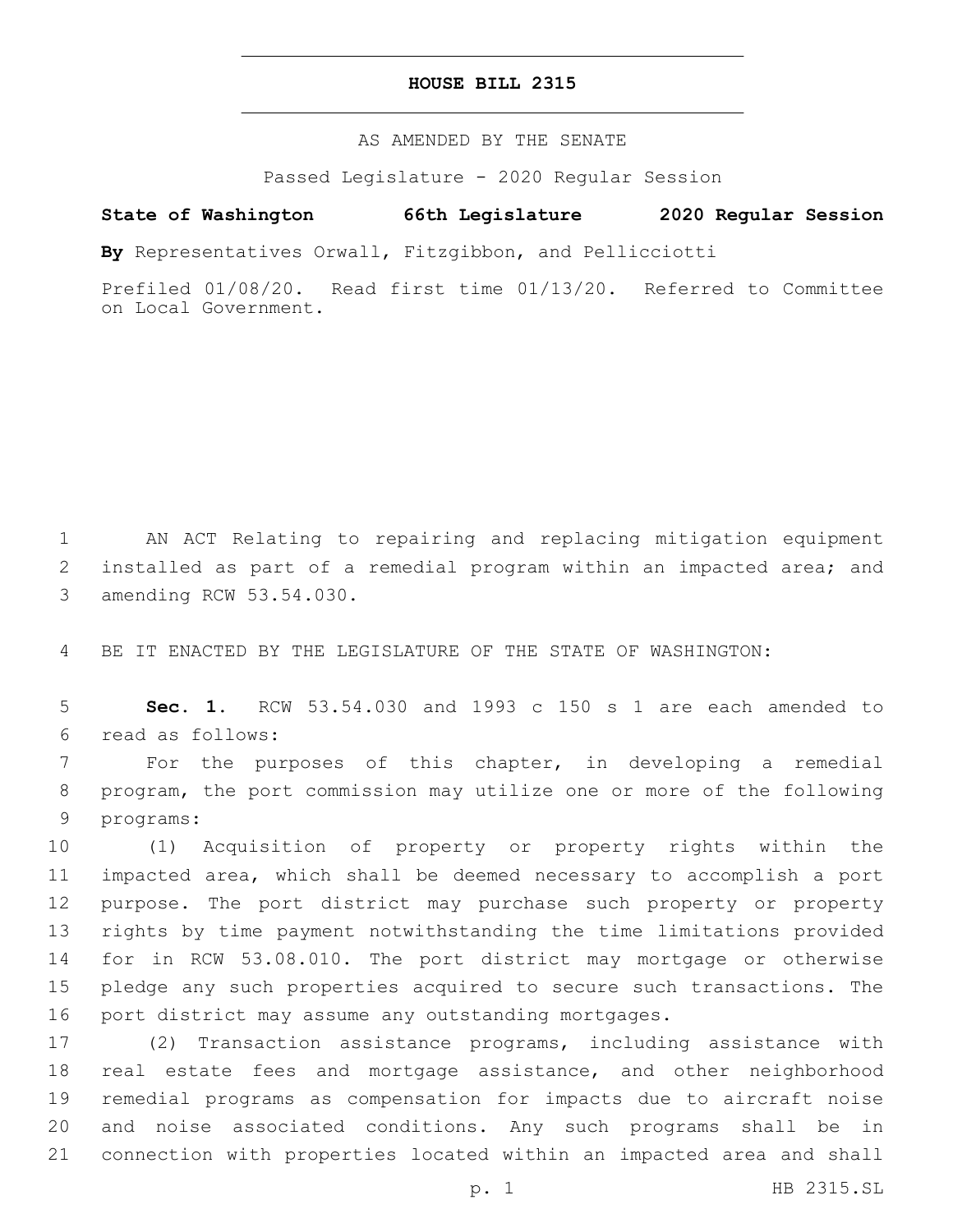be provided upon terms and conditions as the port district shall 2 determine appropriate.

 (3) Programs of soundproofing structures located within an impacted area. Such programs may be executed without regard to the ownership, provided the owner waives damages and conveys an easement for the operation of aircraft, and for noise and noise associated 7 conditions therewith, to the port district.

 (4) Mortgage insurance of private owners of lands or improvements within such noise impacted area where such private owners are unable to obtain mortgage insurance solely because of noise impact. In this regard, the port district may establish reasonable regulations and may impose reasonable conditions and charges upon the granting of such mortgage insurance: PROVIDED, That such fees and charges shall at no time exceed fees established for federal mortgage insurance 15 programs for like service.

 (5)(a) An individual property may be provided benefits by the port district under each of the programs described in subsections (1) through (4) of this section. However, an individual property may not 19 be provided benefits under any one of these programs more than once, 20 unless the property  $((\frac{1}{1}S))^2$ :

21 (i) Is subjected to increased aircraft noise or differing aircraft noise impacts that would have afforded different levels of mitigation, even if the property owner had waived all damages and 24 conveyed a full and unrestricted easement; or

25 (ii) Contains a soundproofing installation, structure, or other 26 type of sound mitigation equipment product or benefit previously installed pursuant to the remedial program under this chapter by the 28 port district that is determined through inspection to be in need of a repair or replacement.

 (b) Port districts choosing to exercise the authority under (a)(ii) of this subsection are required to conduct inspections of homes where mitigation improvements are no longer working as 33 intended. In those properties, port districts must work with a state certified building inspector to determine whether package failure resulted in additional hazards or structural damage to the property.

 (6) Management of all lands, easements, or development rights acquired, including but not limited to the following:

(a) Rental of any or all lands or structures acquired;